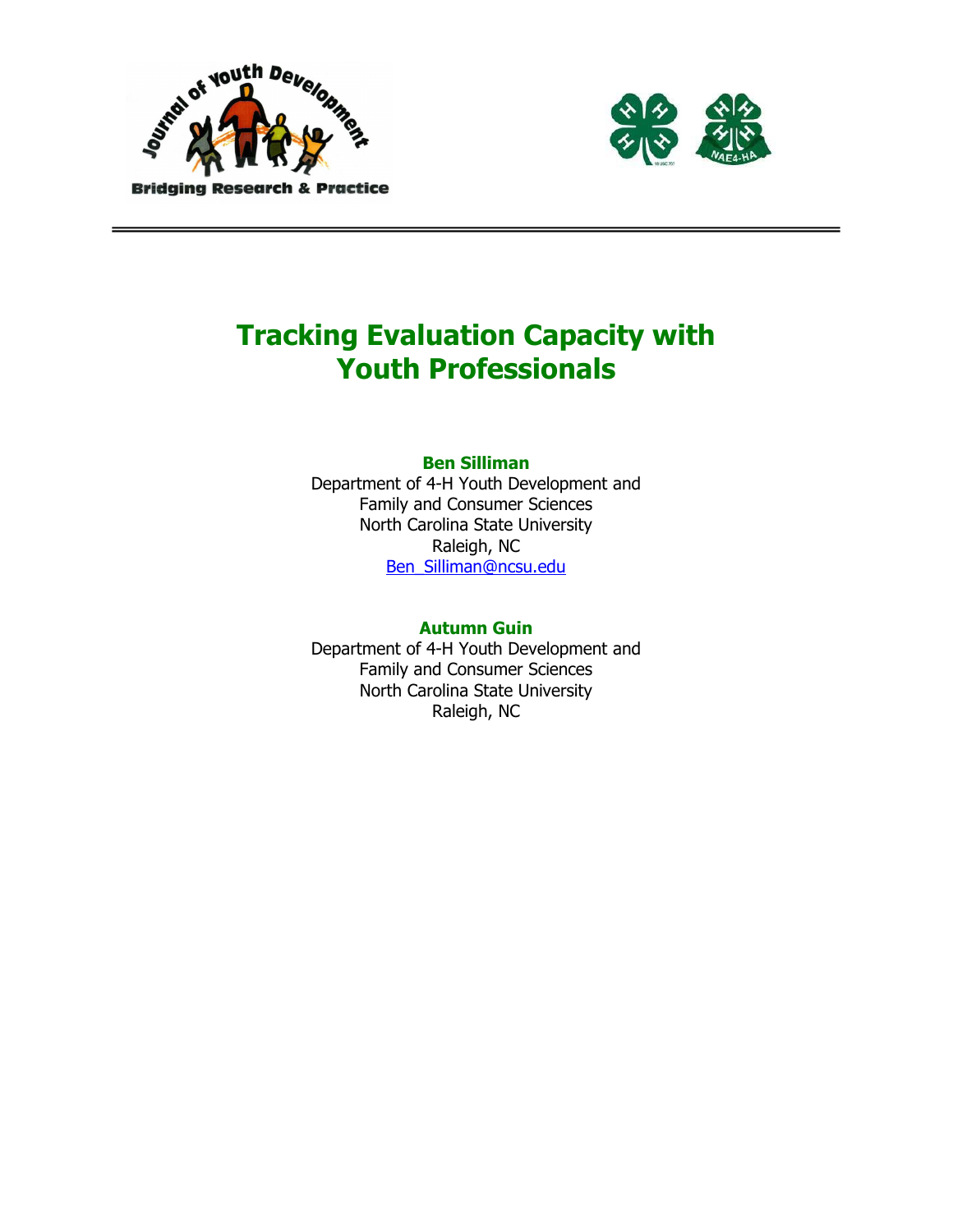

# **JOURNAL OF YOUTH DEVELOPMENT**

bridging research and practice



Volume 7, Number 1, Spring 2012 **Article 120701FA002** Article 120701FA002

# Tracking Evaluation Capacity with Youth Professionals

Ben Silliman and Autumn Guin North Carolina State University

Abstract: A pilot program mentoring youth professionals through "learning-by-doing" projects yielded consistent increases in evaluation knowledge and skills over three years. Self-assessed skill improvements were greatest for preparatory processes (planning, focusing, design, selecting methods) and reporting competencies that are more often emphasized in organizational evaluation requirements. Smaller increases in data collection and analysis skills were also perceived by participating youth professionals. Focus groups with each of six evaluation "learning circle" groups revealed benefits of participation in the evaluation "learning circle," as well as needs for evaluation training and tools, and challenges faced within the organizational culture.

# **Introduction**

This paper describes the context and process for developing learning circles of communitybased youth professionals to build program evaluation capacity. Improvements in evaluation skills among learning circle members and perceptions of goals, activities, and benefits of learning circle teams are presented. Discussion focuses on implications for practice, research, and policy.

Evaluation skills represent a critical competency for Cooperative Extension's 4-H Program and other youth-serving organizations to address the dual challenges of program accountability and quality improvement (National Association of Extension 4-H Agents, 2006; National Professional Development Task Force, 2004). Capacity-building is a priority for these organizations (Bialeschki & Conn, 2011; Rennekamp & Engle, 2008; Taylor-Powell & Boyd, 2008). Several professional organizations identify competencies considered essential for evaluation practitioners (Archer, Bruns, & Heaney, 2007; Arnold, et al., 2008; OPEN Initiative, 2007). Although *routine reporting* of outcomes necessitates a working knowledge or practical awareness of evaluation concepts and procedures, program leadership for youth programs typically requires functional knowledge or mastery of theory and practice in both programming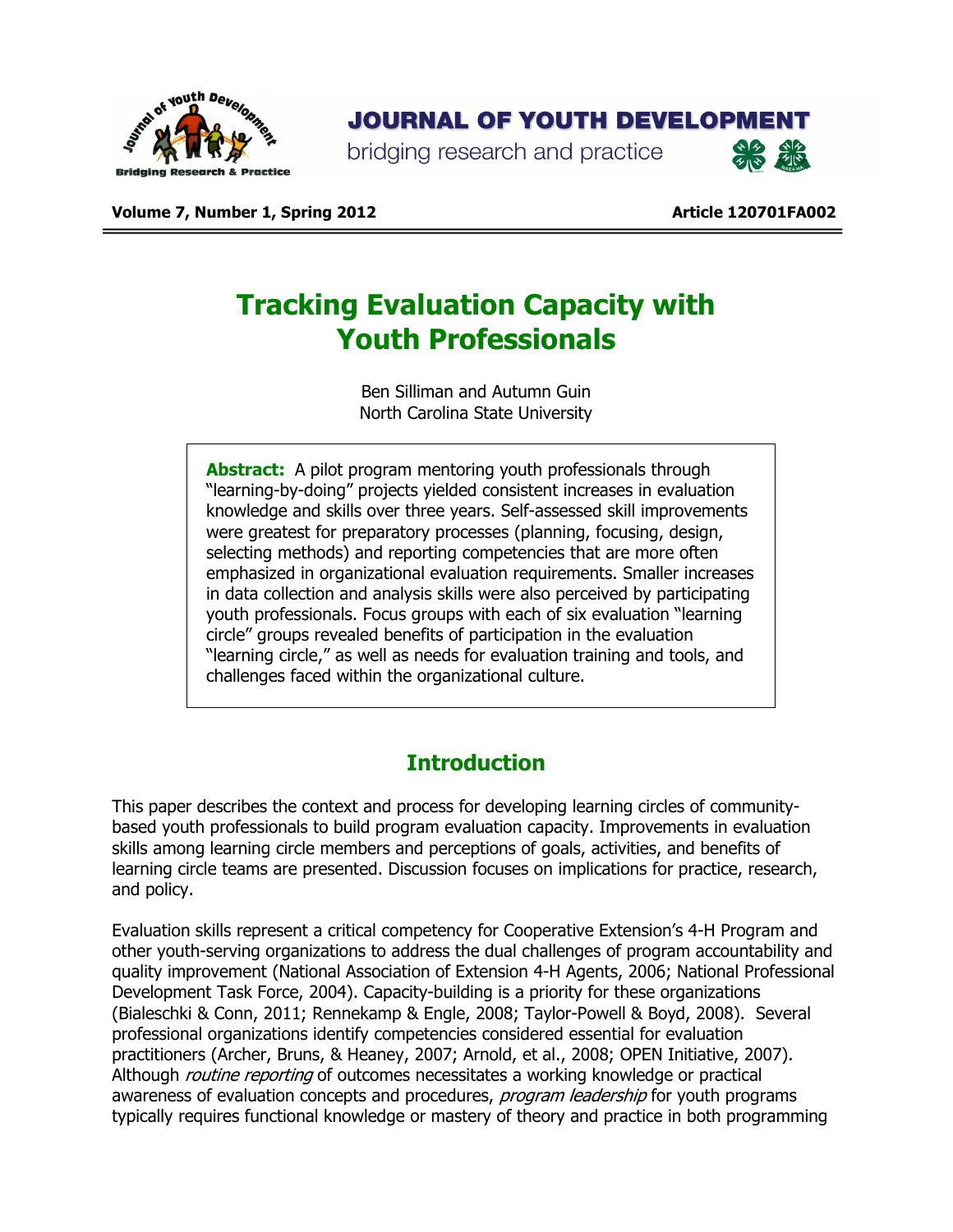and evaluation (Arnold, et al., 2008). For most community-based professionals, limited training, support, and ongoing job demands make it difficult to achieve functional capacity.

Learning circles which partner a capable, adaptable mentor with highly-engaged professionals and focus on project-based collaboration are identified as both attractive and effective means to strengthen skills and capacities among Extension professionals (Baughman, et al., 2010). This type of small group "learning by doing" or project-based mentoring has been shown effective in building evaluation capacity, particularly when combined with structured opportunities to learn the language and logic of evaluation (Arnold, 2006; King & Volkov, 2005).

According to Brooks (2010), a combination of face-to-face contacts and web-based informational and interactive tools are effective elements in the successful facilitation of university faculty development. Further, Schlager, Fusco, and Shank (2002) report that webbased learning communities are effective for supporting and training new teachers, particularly in "learning the ropes" in their first job. Several training platforms are available for learning about program evaluation online (Archer, Bruns, & Heaney, 2007; Centers for Disease Control, 2011; CYFAR, 2011), with some providing evidence of effectiveness (Fleming & Easton, 2009; Kreis & Wilke, 2009).

### Development of NC 4-H Evaluation Learning Circles (E-LC)

Building on these insights, North Carolina 4-H initiated evaluation learning circle teams in January of 2009. Agents with 5-15 years' experience were invited to share in monthly online training sessions and to join self-directed, collaborative, project-based teams mentored by a campus-based specialist. Participants received no incentives other than the opportunity to learn and work together on a professional development and program accountability priority. Groups met online for instruction and discussion at first, but quickly made their own arrangements to balance online and face-to-face meetings by forming regional teams.

In Year 1, 12 staff (6 teams) participated in a monthly webinar on evaluation skills and developed evaluation plans, with one team completing a program evaluation. Nine staff continued in the network in Year 2, joined by 6 peers (6 teams). Teams became more autonomous, with the specialist/mentor acting as consultant rather than as convener. Webbased training was available through the eXtension Evaluation Community of Practice (eXtension Evaluation Community of Practice, 2011), but team members more consistently participated in online or face-to-face mentoring sessions with the specialist every 4-6 weeks. All webinars and online meetings were conducted using Elluminate!Live software. Four teams completed program evaluations and two others identified improvements needed to complete a plan. At the beginning of Year 3, 13 staff continued, joined by 6 peers. Six groups developed logic models, evaluation plans and instruments. Five groups implemented evaluations for programs including 4-H camp and club impact, presentation skills, goal-setting/achievement skills, science fair, youth leadership and service.

#### Research and Practice Questions

This study sought to determine whether E-LC members were gaining evaluation skills as well as to discover their perceptions of the context, activities, and benefits in E-LC teams.

# **Methods**

#### **Sample**

Twenty-one of 24 youth professionals who participated in Evaluation Learning Circle (E-LC) teams during its first three years completed an Evaluation Skills Self Assessment (ESSA) pre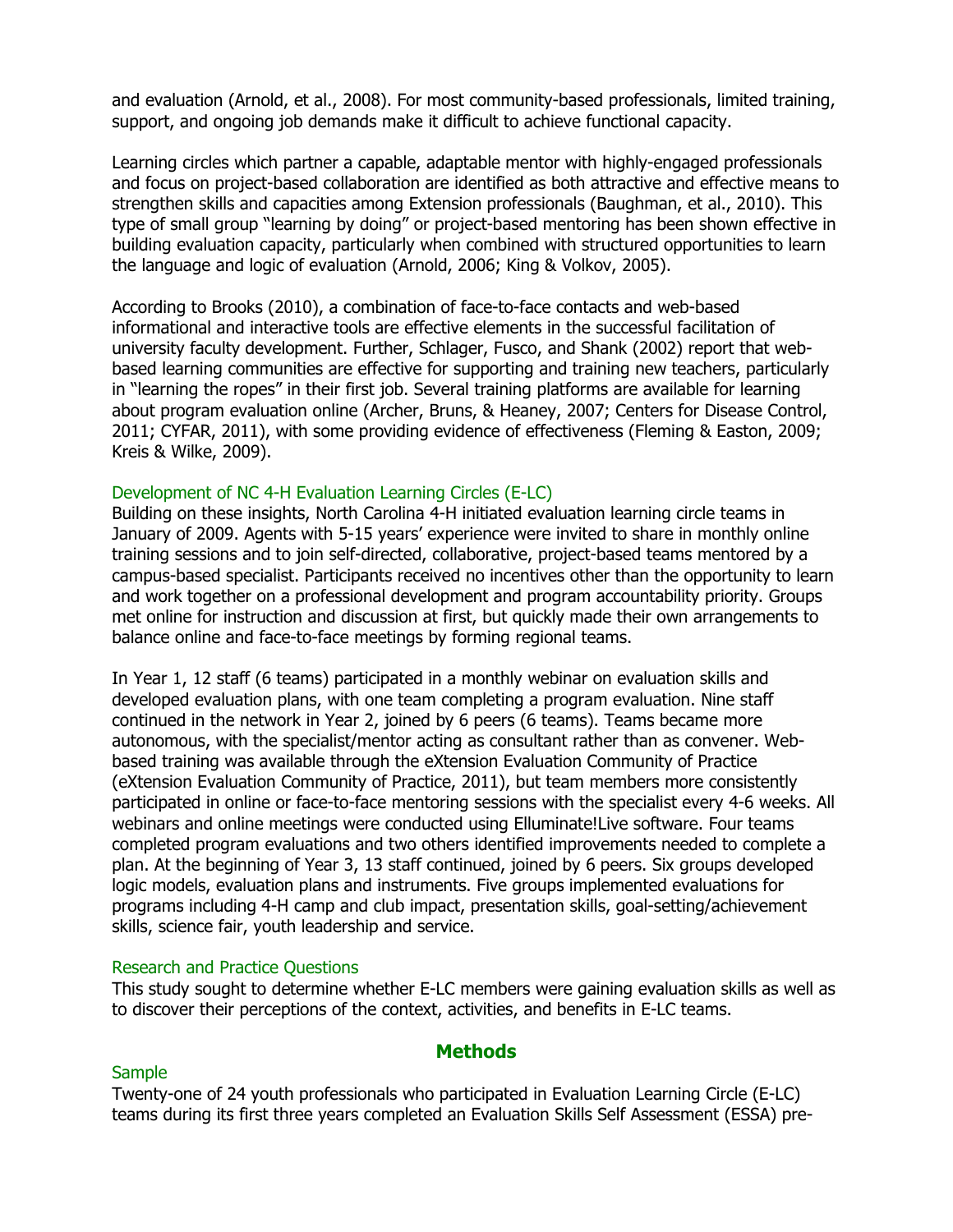test. Fifteen completed an ESSA one year post-test (9 after Year 1, 6 after Year 2). Seven completed the ESSA post-test after one *and* -two years. Attrition in Years 1 and 2 resulted from medical leave ( $N = 2$ ) or job changes ( $N = 3$ ). Six new participants joined or formed learning circles at the beginning of Year 3. Participants ranged in age from 27 to 50 years, 2-27 years of experience. Most participants ( $N = 21$ ) were Caucasian, 3 were African-American. Fourteen were located in rural communities, 2 in urban, and 8 in mixed rural-urban counties. When they joined an E-LC team, 11 held bachelor's degrees, 8 master's degrees, and 2 doctoral degrees. Of those who continued to Year 3, 5 of the Year 1 cohort held masters or doctoral degrees, and 2 completed an advanced degree during the year. Of those in the Year 2 cohort, only 2 held an advanced degree, although 6 completed their advanced degree during that year.

### Instruments, Procedures, and Analysis

Participants completed an Evaluation Skills Self-Assessment (ESSA) (Arnold, et al., 2008) during each year of their participation in the E-LC. This tool, presenting 41 items on knowledge and skills in seven phases of evaluation, was developed by a team of evaluation specialists to target needs for training and document skill growth. Participants rated themselves from "Know Nothing" (0) to "Understand the Basic Concept" (1) to "Can Implement Concept with Assistance" (2) to "Can Implement the Concept Independently" (3). Participants completed the ESSA on joining E-LC teams, then annually thereafter. Data analysis, using SPSS-PC for Mac focused primarily on descriptive statistics given the small convenience sample and attrition within annual samples. Friedman non-parametric t-tests with paired samples were conducted on pre/post scores to track evidence for skill change.

Online focus groups were conducted at the end of Year 2 by a professional evaluator. Members from each E-LC team were asked about prior evaluation experience, goals and expectations for participation with the E-LC, evaluation training and resource needs, perceived benefits of participating in the E-LC, and the evaluation challenges of NC's 4-H agents. Focus group data was collected using Elluminate Live!, a web-based conferencing, video, voice, and file share system. Although the focus group sessions were scheduled for one-hour, each focus group lasted from 1.5 to 2 hours, even when a smaller number of participants were present. Focus group recordings were transcribed and a content analysis of the participant responses was performed.

# **Results**

# Evaluation Skills Self-Assessment

Frequency analysis of ESSA pre-tests for those participating in the first three years of the project (N = 21) revealed that at the start of the project most were "Unfamiliar" (0 on the 0-3 scale) or simply "Understand the basic concept" (1 on the 0-3 scale) At initiation, participants were most familiar with skills related to "Communicating Results" ( $X = 1.63$ ), with estimates of skills for Planning, Focusing, Design, Selecting Methods, Data Collection, and Analysis phases between 1.15 and 1.44/3.0. Over 50% of respondents rated themselves below the level of "Can Implement with Assistance" for most items. A large minority of respondents (40-49%) rated themselves below the "Can Implement" level on other skills such as Using a Logic Model, Determining Readiness for Evaluation, Developing Survey Questions, Matching Reporting to Audience Needs, and Developing Recommendations. A small minority of respondents (25-35%) rated themselves below the "Can Implement" level on only two items: Understanding the Purpose of Evaluation and Developing Evaluation Questions.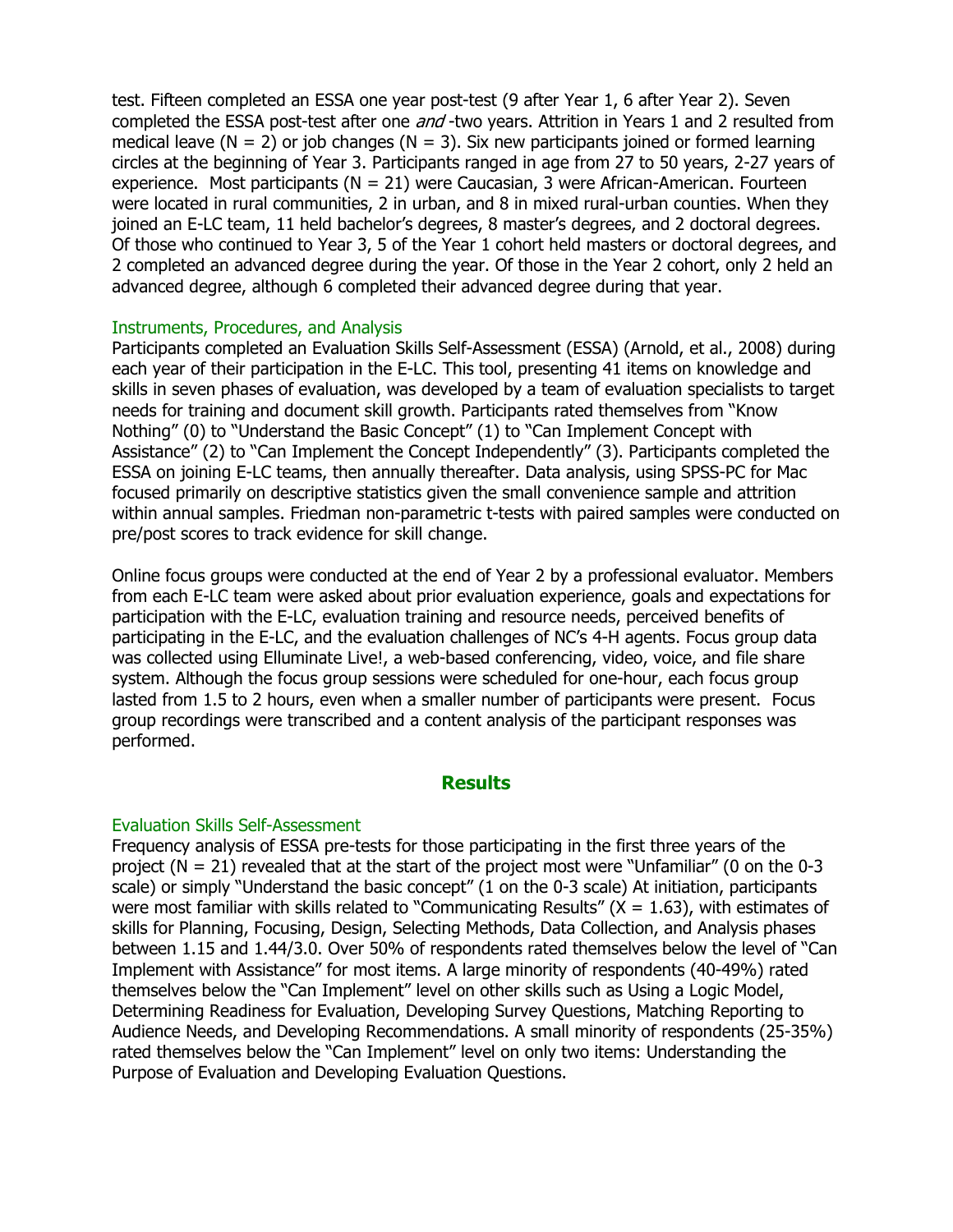Subsequent analyses focused on continuing participants. Among the first and second year cohorts who completed an initial assessment and a one-year post test ( $N = 15$ ), a clear trend toward higher scores on the ESSA was evident for all phases of evaluation. As indicated in Table 1, increases in six of seven categories were statistically significant despite the low numbers of participants. After one year of "learning by doing," over 50% of participants rated themselves in the "Can Implement" categories on 30 of 41 items (excepting Observation Methods and most Data Collection and Analysis items).

Self-ratings of the first cohort ( $N = 7$ ; see Table 1) were lower at initiation and at the end of Year 1 than for the whole group ( $N = 15$ ; see Table 2). However, as indicated in Table 2, cohort 1 self-ratings for most areas were significantly higher after Year 1 and after Year 2 relative to initiation. A majority of cohort 1 participants rated themselves as "Can Implement" on 28/41 items at the end of Year 1 and 32/41 items at the end of Year 2.

As noted in the project description, these professionals gained experience in designing and implementing a program evaluation or from critique and correction of evaluation design that was not ready to implement.

# Table 1

Paired-Samples T-tests on Self-assessed Evaluation Skills for Long-term Learning Circle Members (N=7)

| <b>Evaluation Skills</b>     | Year 1 | Year 2         | Year 3   |
|------------------------------|--------|----------------|----------|
| Planning                     | 2.86   | 3.86           | $5.67*$  |
| Focusing                     | 6.33   | 11.83^         | $12.6*$  |
| Design                       | 8.14   | 12.42          | 12.84*   |
| <b>Selecting Methods</b>     | 7.14   | 15.29^         | $15.33*$ |
| Collecting Data              | 4.86   | $8.86^{\circ}$ | $9.00+$  |
| Analyzing and Interpreting   | 4.29   | 6.29           | $8.33+$  |
| <b>Communicating Results</b> | 4.00   | $6.28^{\circ}$ | $7.50*$  |

+ statistically significant > .05, \* statistically significant > .01, Year 1-3

 $\land$  statistically significant > .01, # statistically significant > .01, Year 1-2

# Table 2

Paired-Samples T-tests on Self-assessed Evaluation Skills For Mid-term Learning Circle Members (N=15)

| <b>Evaluation Skills</b>     | Year 1 | Year 2  |
|------------------------------|--------|---------|
| Planning                     | 3.60   | $5.20+$ |
| Focusing                     | 7.50   | 12.07*  |
| Design                       | 8.67   | 12.67*  |
| <b>Selecting Methods</b>     | 1 0.00 | 15.53*  |
| Collecting Data              | 5.53   | $8.00+$ |
| Analyzing and Interpreting   | 5.67   | 7.29    |
| <b>Communicating Results</b> | 4.67   | $6.53+$ |

+ statistically significant > .05, Year 1-Year 2

\* statistically significant > .01, Year 1-Year 2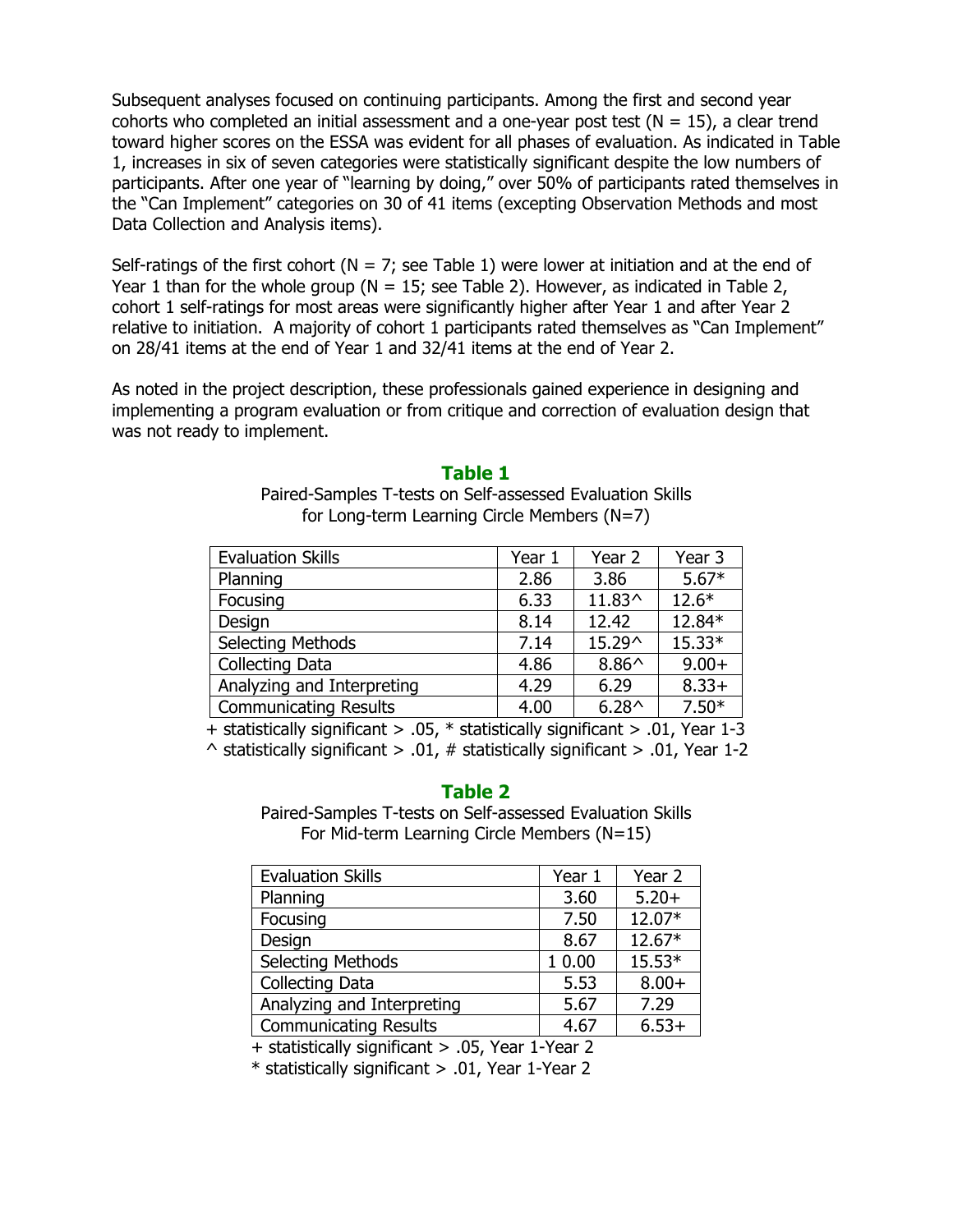### Focus Groups

Content analysis revealed three predominant categories related to the needs and challenges of evaluation capacity building: Organizational Culture, Evaluation Tools, and Evaluation Training Needs. The majority of focus group participants' experiences with evaluation were limited to onthe job and in-service training.

There were 76 comments reflective of Challenges to Evaluation; 48 comments related to Organizational Culture; 39 comments related to Evaluation Training Needs; 32 comments related to Evaluation Tools; and 41 comments related to the Benefits of E-LC Participation. The most frequently identified Challenge to Evaluation was time. In addition to time, communication and language difficulties, fear, and requirements for reporting were frequently mentioned.

Within the theme of Organizational Culture, participants most often discussed their need for cooperation, coordination, and support from state-and county-level leaders, the lack of time for evaluation work, and a perceived disconnect between reporting outcomes and the subsequent use of those reports. Learning Circle members reported that differing program emphases and evaluation standards among national, state, and county leaders regarding evaluation activities and outcomes made it difficult for them to identify and collect data on program outcomes. Many felt overwhelmed by expectations (perceived or real) to "evaluate everything," "evaluate something" (with insufficient guidance or flexibility on how evaluate), or "evaluate different things" (e.g., differing indicators at different levels). Their rapid work cycle and changing program priorities typically resulted in limited or no reflection on outcome reports.

Participants identified several Evaluation Training Needs including a need for training on basic evaluation processes. Explicitly stated desire for information and training on when to use various types of evaluation, how to analyze and report outcomes, and how to use evaluation data to show program value were the predominant Evaluation Training Needs.

Within the theme of Evaluation Tools, focus group participants identified a need for packaged program templates to include built-in evaluation protocols and measures; an adaptable but consistent reporting system to capture short- and long-term outcomes; and state-created measurement tools for specific program areas.

The amount of variance in comments related to experience, goals, needs, and challenges was greater than the variance in the perceived benefits of participation in the E-LC groups. There were five clearly identified Benefits of E-LC participation that echoed from each focus group:

- 1) E-LC participants perceived an increase in the amount and quality of support from colleagues,
- 2) E-LC participants reported an increase in support and training from a state specialist,
- 3) E-LC participants identified an ability to better understand the need for and value of statewide program fidelity,
- 4) The ability to partner and collaborate with colleagues was enhanced through E-LC participation, and
- 5) Participants in the E-LC reported feeling more valued and validated with regards to their competency and qualifications to perform program evaluation in general.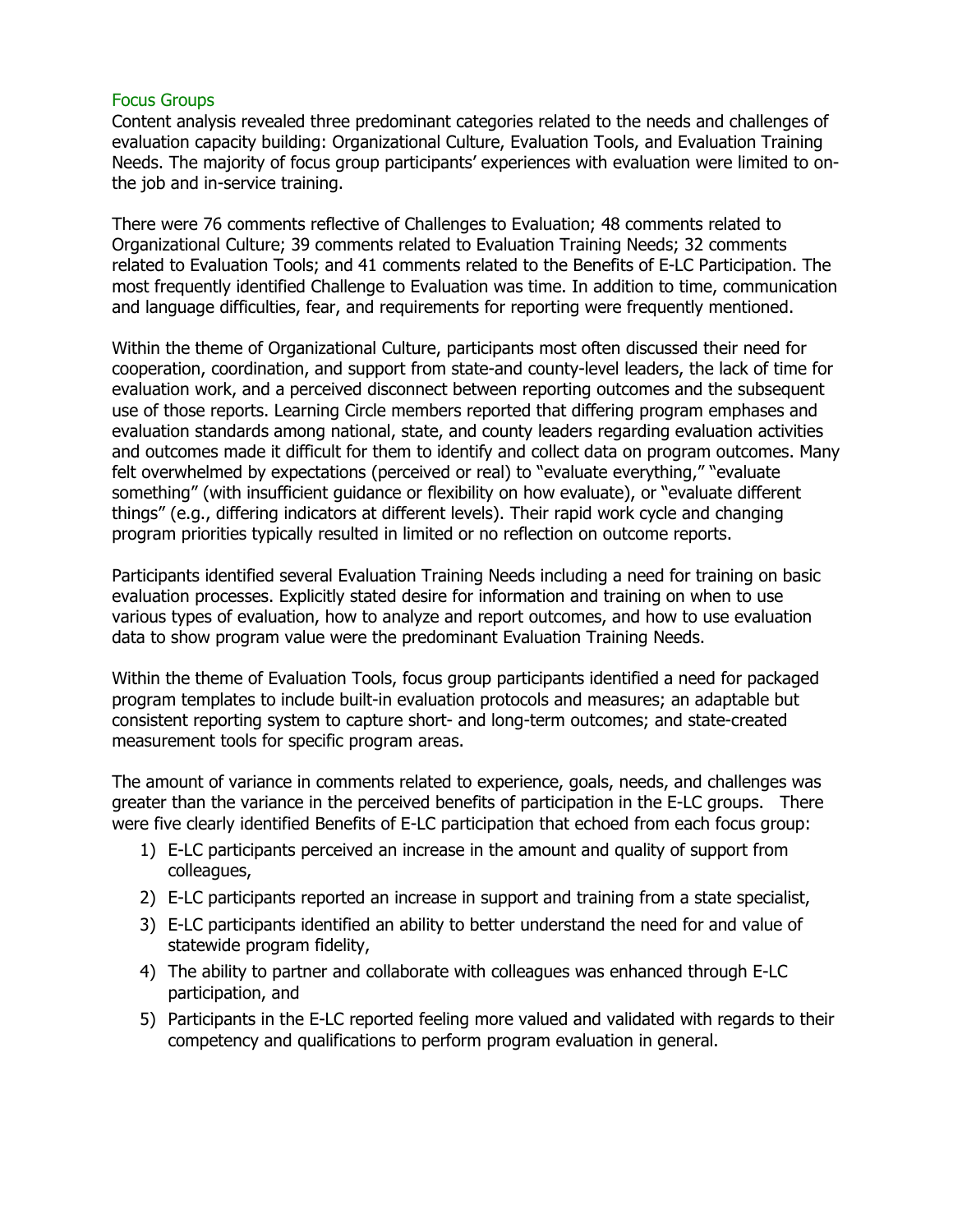# **Discussion**

This evaluation capacity-building pilot project engaged 12 Extension 4-H youth professionals in Evaluation Learning Circles (E-LC) in the first year, another six in each succeeding year, with 21 of 24 participants still engaged in Year 3. Participants who joined E-LC teams tended to be internally motivated and self-directed in convening their groups, with the evaluation specialist acting as mentor and consultant rather than convener of E-LC teams. Most E-LC members began with relatively little training or experience in program evaluation. Team members recognized that building skills in programming and evaluation is a long-term process including concept and skill learning as well as hands-on trial and error. Teams met, on average, every 4-6 weeks. Active and maturing teams invested 10-20 hours in planning, implementation, and professional development between meetings while start-up groups generally gave five or less hours during the planning phase of their work.

All participants shared in developing logic models that some teams were able to implement as multi-county programs with evaluations. Some participants attended training webinars, conference workshops, and/or self-directed learning regarding evaluation skills and issues. Some consulted on specific programs or issues with an evaluation specialist. Thus the learning experiences of participants varied greatly in the first two years of the project. Nevertheless, having a "smorgasbord" of learning and project options seemed to facilitate learning across a multitude of schedules, learning styles, and program emphases.

#### Evaluation Skills Self-Assessment (ESSA)

By their own assessment, E-LC members were relatively unfamiliar with evaluation competencies when they joined an E-LC team. The first cohort rated themselves lower than the second at initiation, which was somewhat surprising given their greater experience. Older, more experienced professionals may not have had the same opportunities to learn about evaluation as younger professionals but may have had more opportunities to recognize their need for training. Since the majority of Cohort 2 was pursuing advanced degrees, other learning experiences may have augmented learning in E-LC teams. However, graduate work also placed more demands on their time, so the practical, collaborative experiences may have provided a relevant, timely application of their classroom learning.

After one year, most participants indicated that they understood the basic concepts and skills involved in the preparatory phases of evaluation, but felt less capable in collecting and analyzing data and reporting results. This pattern is not surprising given that teams tended to spend the most time in learning and applying skills in preparation phases. Significantly, skill gains typically represented changes from "Unfamiliar" or "Understand Concepts" to "Can Implement with Assistance." Consistent with Arnold (2006) and Baughman, et al. (2010), shortterm mentoring in evaluation skills did not result in immediate competence and independence. Nevertheless, those in teams who completed projects reported the greatest gains in skills, with those who completed plans or logic models also citing positive gains. This correlation of accomplishments with perceptions is typical of project-based learning (Thomas, 2000). For practicing professionals, "learning by doing" proceeds somewhat slower than more structured approaches since it is typically "squeezed in" to professional schedules rather than "set apart" like a workshop or graduate course. More intensive training and mentoring might have yielded greater gains but may have resulted in greater attrition as demands exceeded available time. Moreover, the program relevance and rewards, including opportunities to report on program results, and personal mentoring and shared experience with colleagues represent key advantages of the "hands-on" approach. Practitioners' gains in the second year, continued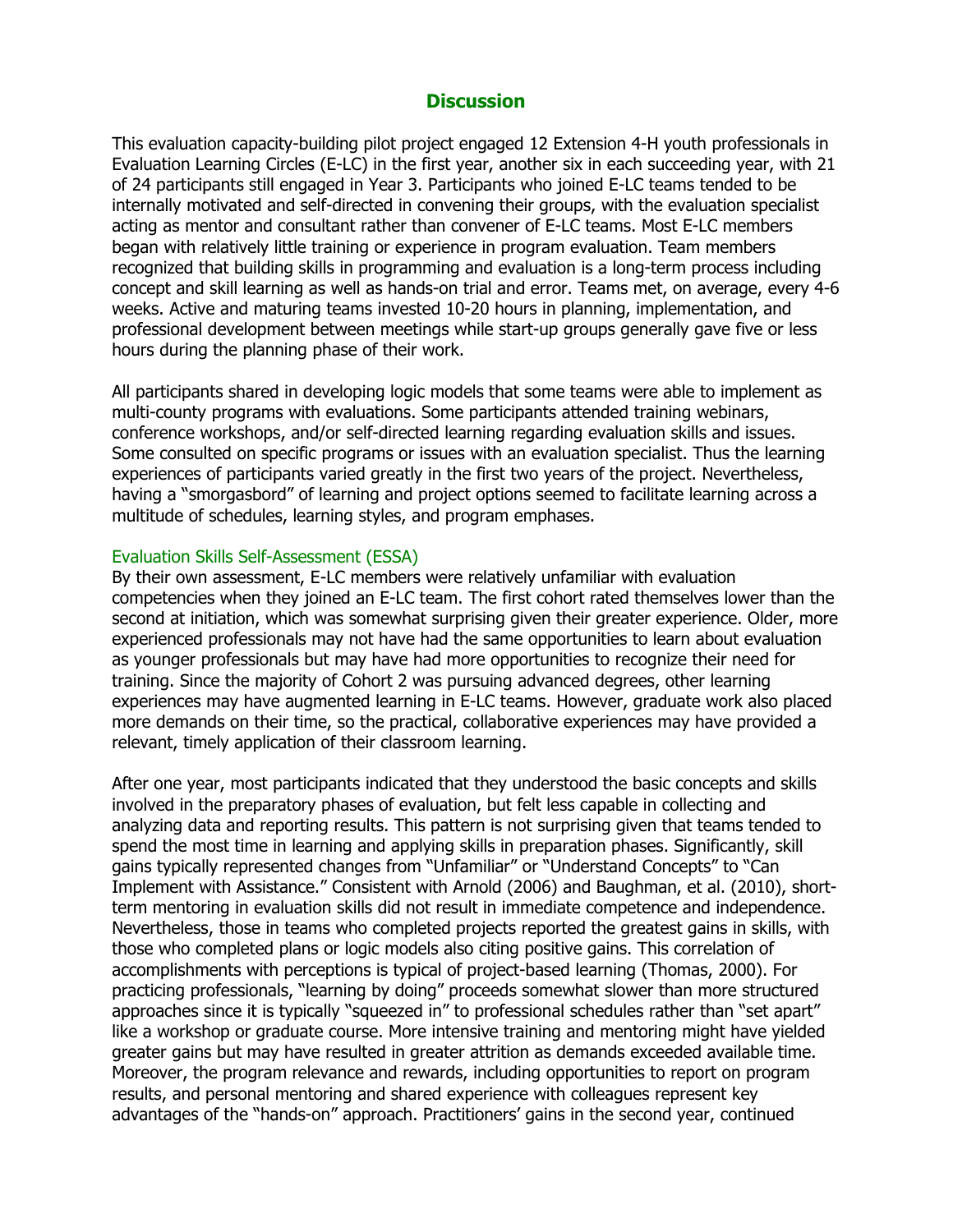participation into a third year, as well as addition of new teams each year illustrates the value they place on long-term mentoring and practice.

The present study represents a pilot project with a small, self-selected group of youth professionals engaged in learning at their own pace. Nevertheless, sustained and self-directed learning is unusual (Baughman, et al., 2010) and slow growth in evaluation competencies is typical (Arnold, 2006). Peer and expert support as well as practical, self-assessed gains in confidence and skills, and completed evaluation projects offer significant incentives for participation. Results underline the importance of sustained engagement for iterative skillbuilding and team-building. Team members who built trust and understanding of key concepts and valued projects over an extended time reported the most changes to practice and to continued participation in an E-LC team. The climate and outcomes fostered by E-LC teams provide a promising model for youth organizations to build evaluation skills on the job. Capacity-building efforts might also benefit from testing, expert observation, and more in-depth self-reflection. These methods might provide a more accurate and detailed record of changes, noting not only progress in skill-building but capacity to apply knowledge and skills as a guided or independent learner. Much valuable insight might be gleaned from more careful examination how E-LC teams learning and interact through hands-on projects. More detailed examination of organizational dynamics and change would provide insight on the context and effects of E-LC team development.

### **Limitations**

This study is a pilot project with a convenience sample, involving no organizational incentives and operating with relatively few structured learning activities. Outcomes and experiences reported reflect a holistic learning process including training, mentoring, mutual assistance, and self-directed learning that are not assessed separately. At this point there is no standard to suggest what type and amount of learning activity is needed to achieve specific levels of competence.

Test effects consistent with repeated assessments, social desirability effects, and inexperience in judging evaluation capabilities could inflate or deflate estimates of personal competence. Since the study included no independent assessment of skills, reported gains may reflect confidence resulting from project completion as well as genuine changes in knowledge or ability. However, project completion provides some evidence of competence, so scores are likely not simply a product of social desirability. Other outcome measures such as expert observation, interview, or judging of evaluation products might better corroborate or augment selfassessment and focus group results.

# **Implications**

This report presents processes and outcomes of a pilot project with preliminary but promising implications for practice, research, and policy, as summarized below.

#### **Practice**

A principal lesson of this study is that engagement of youth professionals in evaluation learning, like engagement of youth for evaluation, requires greater-than-average commitment but promises greater-than-average reward. "Hand-selecting" team conveners and members who are experienced, motivated, respected, and capable of self-directed learning improves chances for sustainability. Enabling teams to select relevant projects enhances motivation and learning in-context, but teams may require guidance to meet evaluation standards of feasibility, utility, propriety, and accuracy (Yarborough, Shulha, Hopson, and Caruthers, 2011).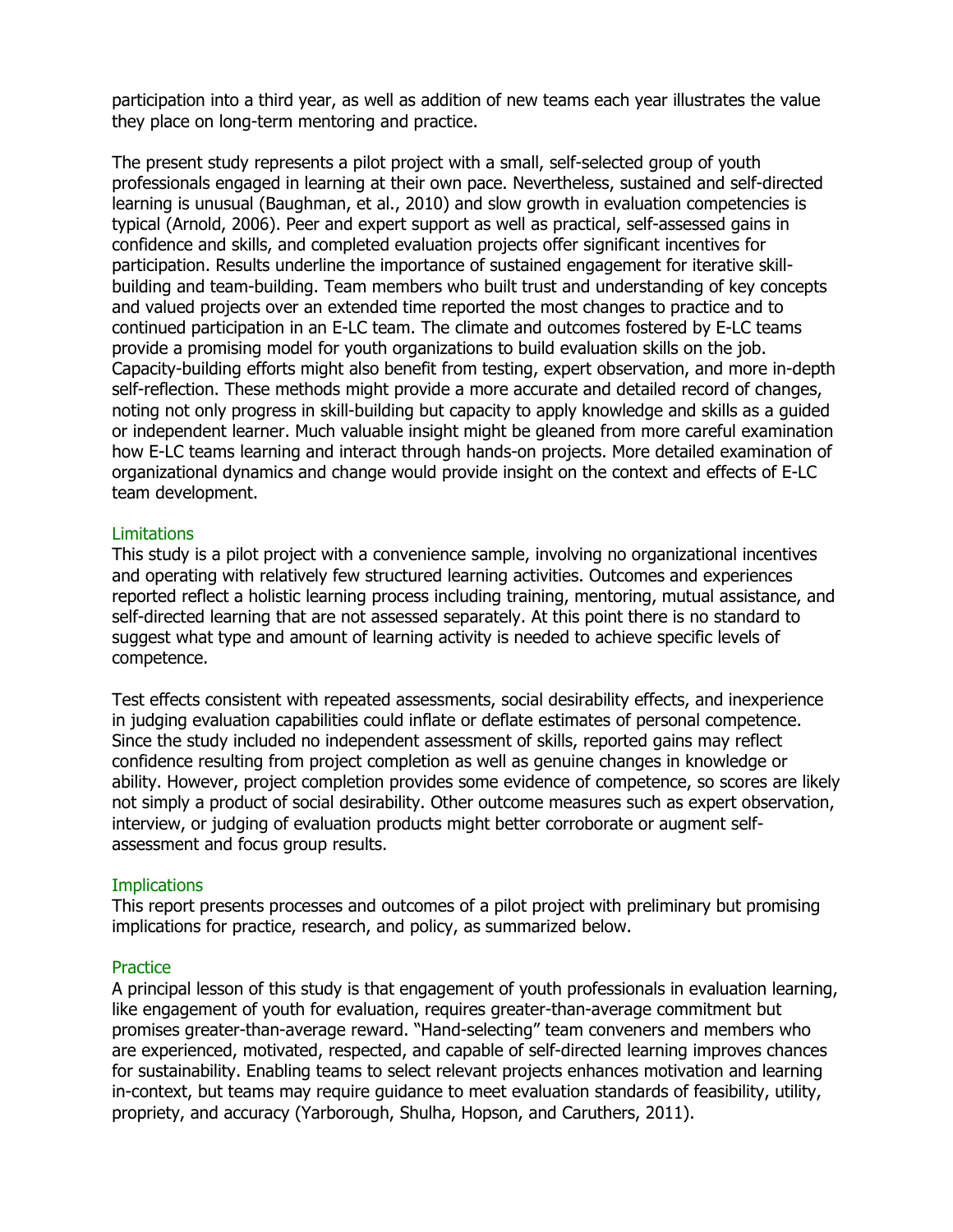Learning circles may not work for everyone. Those best served will be able to commit to extended learning (vs. a short-term workshop), shared effort (vs. turnkey technology), and "going with the flow" and innovation (vs. packaged training). Team learning will require consensus, shared effort, and mutual support, which can be challenging for independent learners. Youth professionals who value immediate results may need short-term indicators of progress, for themselves and their project, in order to sustain engagement in team building and iterative learning. Those who value "learning by doing" will also need to invest some effort in concept learning to grasp the vocabulary, tools, and strategies that underlie program evaluation. A mentor-expert must be available, adaptable, accepting, astute to context and team dynamics as well as to evaluation issues. Team members should expect a mentor to be directive on skills and ethics but flexible in guiding other learning experiences.

Learning circle teams foster greater efficiency since they combine program planning and improvement, evaluation training, and accountability, including use of larger data pools, enable flexible scheduling and online resource availability. Best practices and ethics can be experienced, not just studied. A wide range of professional skills and youth or volunteer outcomes can be tracked in the context of ongoing programs across extended time. Such efforts are especially needed since there is little evidence on "what works best" for evaluation education.

### Research

The ESSA identifies necessary evaluation competencies, but more research is needed to document typical skills of youth professionals or how, and how much, skills can be enhanced or applied over time. Focus groups, expert observations, and assessment of professional portfolios will add to understanding the goals, strategies and experiences, resources, and benefits of E-LC teams that contribute to sustainability, professional growth, and improved outcomes with volunteers and youth.

#### **Policy**

Agencies and professional organizations should consider the relatively low costs and high benefits, including relevance, convenience, empowerment, team building, and data pooling associated with supporting learning circles. Moreover, the model of field-generated organizational learning and capacity-building that might be applied across a variety of subjects and skills provides a valuable paradigm for continuing professional education in many youthserving organizations.

# References

Archer T.M., Bruns, K., & Heaney, C.A. (2007). SAMMIE: Using technology for a one-stop program evaluation resource. Journal of Extension, 45(5) Article 5TOT1. Retrieved from www.joe.org/joe/2007october/tt1.php.

Arnold, M.E. (2006). Developing evaluation capacity in Extension 4-H field faculty: A framework for success. American Journal of Evaluation 27, 257-269.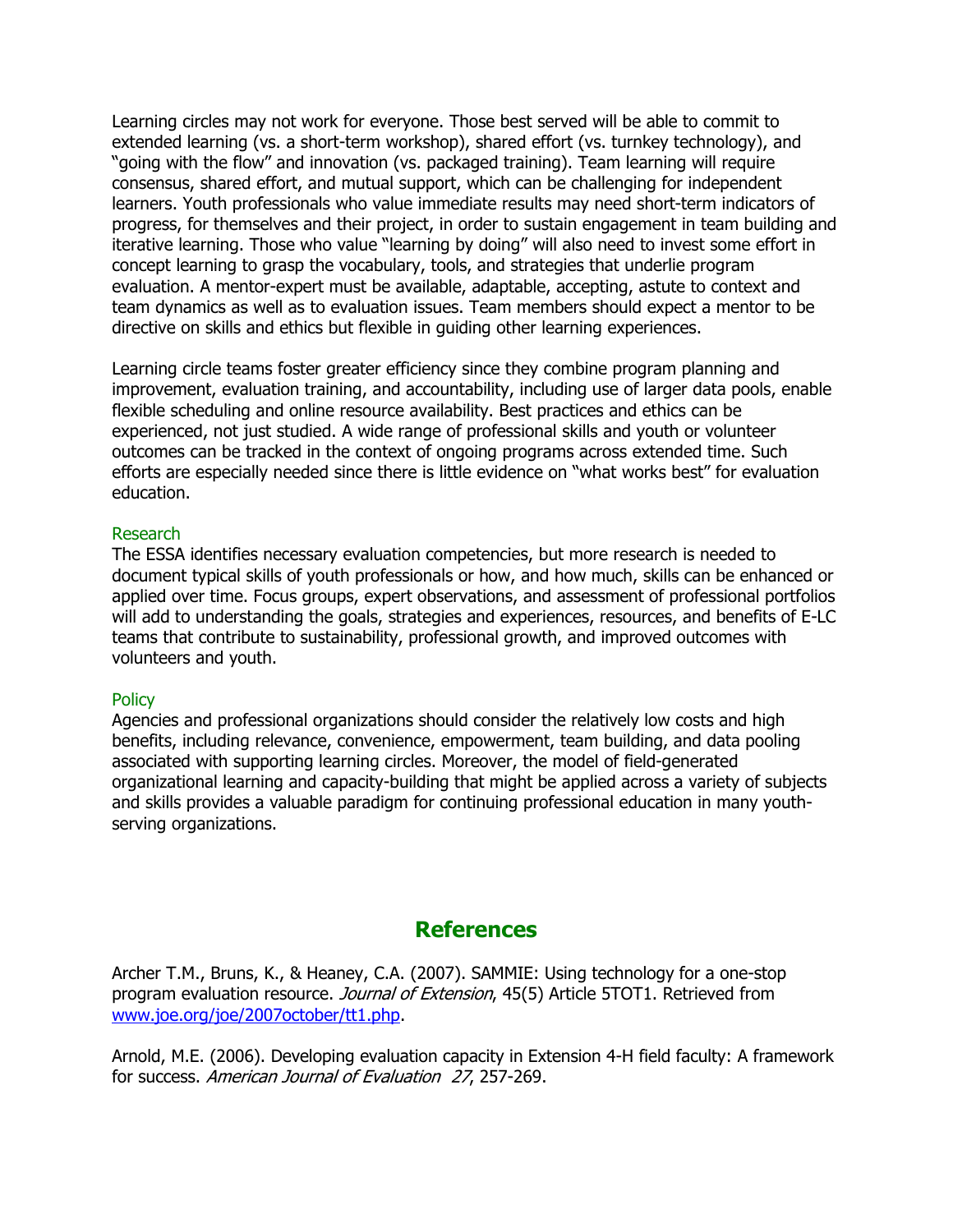Arnold, M.E., Calvert, M.C., Cater, M.D., Evans, W., LeMenestrel, S., Silliman, B., & Walahoski, J.S. (2008). Evaluating for impact: Educational content for professional development. Washington, D.C.: National 4-H Learning Priorities Project, Cooperative State Research, Education & Extension Service, USDA. Online at www.national4-hheadquarters.gov/library/Indicators\_4H\_MM.pdf

Baughman, S., Arnold, M., Boyd, H.H., Franz, N., Mead, J., Rowe, E. & Silliman, B. (2010). Evaluating for Impact Professional Development Educational Content Delivery through Learning Communities. Journal of Extension, 48(3), Article 3T0T3.

Bialeschki, M.D., & Conn, M. (2011). Welcome to our world: Bridging youth development research in nonprofit and academic communities. Journal of Research on Adolescence, 21(1), 300-306.

Brooks, C.F. (2010). Toward 'hybridised' faculty development for the twenty-first century: Blending online communities of practice and face-to-face meetings in instructional and professional support programmes. *Innovations in Education and Teaching International, 47*(3), 261-270.

eXtension Evaluation Community of Practice. (2011). eXtension Evaluation Community of Practice webinars. Retrieved online August 10, 2011 at http://nc4-heval.wikispaces.com/Evaluation+Webinars.

Fleming, M.L., & Easton, J. (2009). Building environmental educators' evaluation capacity through distance education. Evaluation and Program Planning, 33, 172-177.

King, J.A., & Volkov, B. (2005). A framework for building evaluation capacity basd on the experiences of three organizations. CURA Reporter, 35(3), 10-16.

Kreis, R., & Wilke, R. (2009). EE Program Impacts from Online EE Program Evaluation Training. Presented at the Annual meeting of the North American Association for Environmental Education, Virginia Beach, VA. Retrieved from www.allacademic.com/meta/p185899\_index.html (Accessed 25 August 2009).

National Association of Extension 4-H Agents. (2006). NAE4-HA Membership survey results. Public Relations and Information and Research, Evaluation and Programs Committees. United States Department of Agriculture. (For a copy of the report contact Dr. Susan Le Menestrel, National Program Leader, Youth Development Research, email: slemenestrel@csrees.usda.gov).

National Professional Development Task Force. (2004). New foundations for the 4-H youth development profession. Washington, DC: National 4-H Council.

OPEN Initiative. (2007). Kansas and Missouri core competencies for youth development professionals. Columbia, MO: OPEN Initiative. Online at http://dese.mo.gov/Competencies\_for\_Youth\_Development\_Professionals.pdf.

Rennkamp, R.A., & Engle, M. (2008). A case study in organizational change: Evaluation in Cooperative Extension, pp. 15-26. In Braverman, M., Engle, M., Arnold, M., & Rennekamp, R.A. (Eds.). Program evaluation in complex organizational systems: Lessons from Cooperative Extension. New Directions for Evaluation. New York: Wiley.